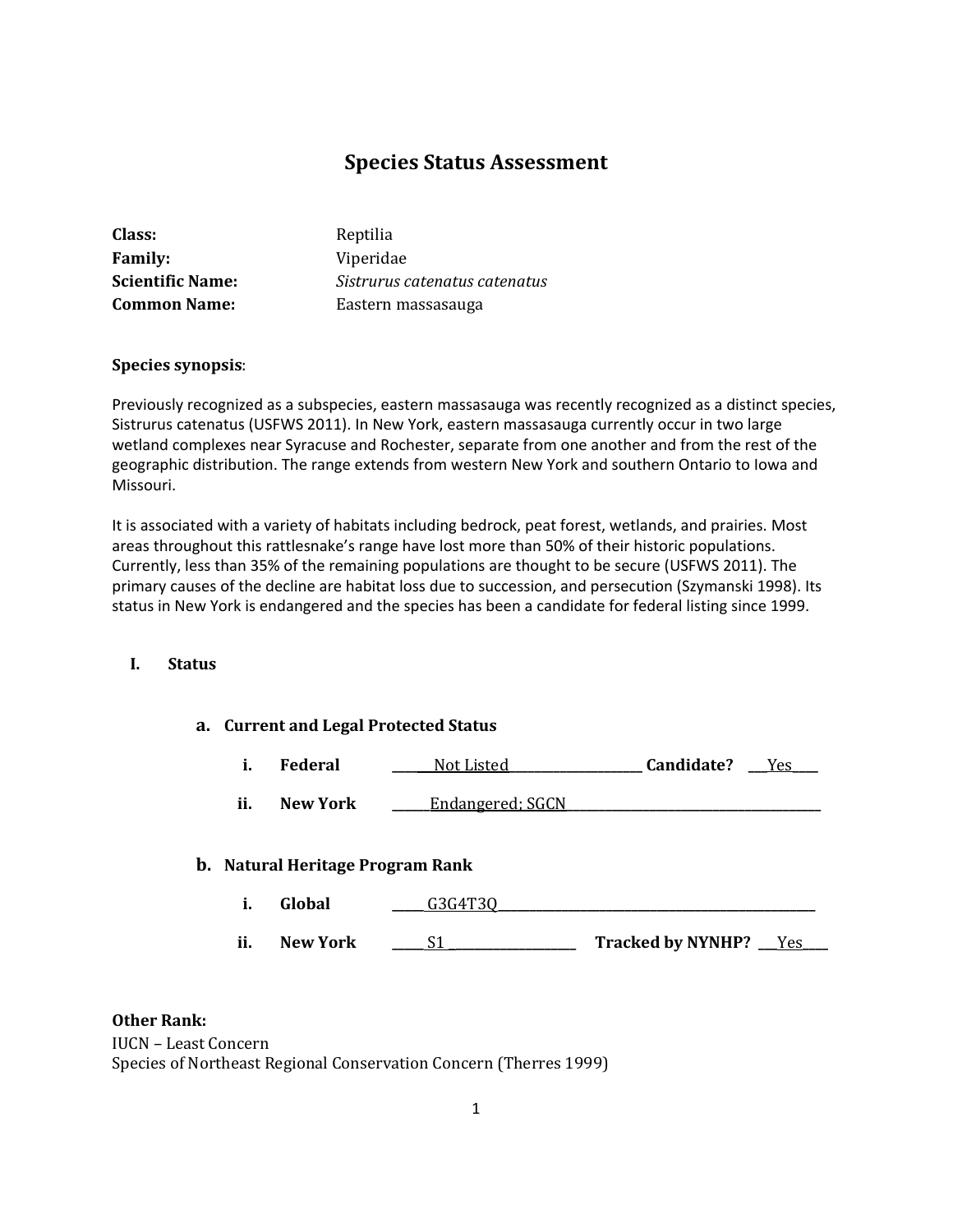#### **Status Discussion:**

Eastern massasauga is represented by numerous occurrences across its distribution but many of them may be of low quality. Currently, less than 35% of the remaining populations are thought to be secure and the species is listed as endangered or threatened in every state or province where it occurs with the exception of Michigan where it is considered Special Concern (USFWS 2011). Eastern massasauga has been designated as a species of Regional Conservation Concern in the Northeast due to its unknown population status (Therres 1999). NEPARC (2010) does not consider massasauga as a species of priority because it is found in fewer than 4 northeastern states.

There are two known locations in New York, one of which has a seemingly stable population, though both populations are extremely small. One of these is currently undergoing habitat enhancement, the other is not.

## **II. Abundance and Distribution Trends**

**i. Abundance**

**a. North America**

| ii. Distribution:                                                       |  |
|-------------------------------------------------------------------------|--|
| <u>X</u> declining ____increasing _________stable _____unknown          |  |
|                                                                         |  |
|                                                                         |  |
| b. Regional                                                             |  |
| <i>i.</i> Abundance                                                     |  |
| <u>X</u> declining ____increasing _______stable ______unknown           |  |
| ii. Distribution:                                                       |  |
| <u>X</u> declining ____increasing ______stable ______unknown            |  |
| Regional Unit Considered: _____ northern edge of distribution__________ |  |
|                                                                         |  |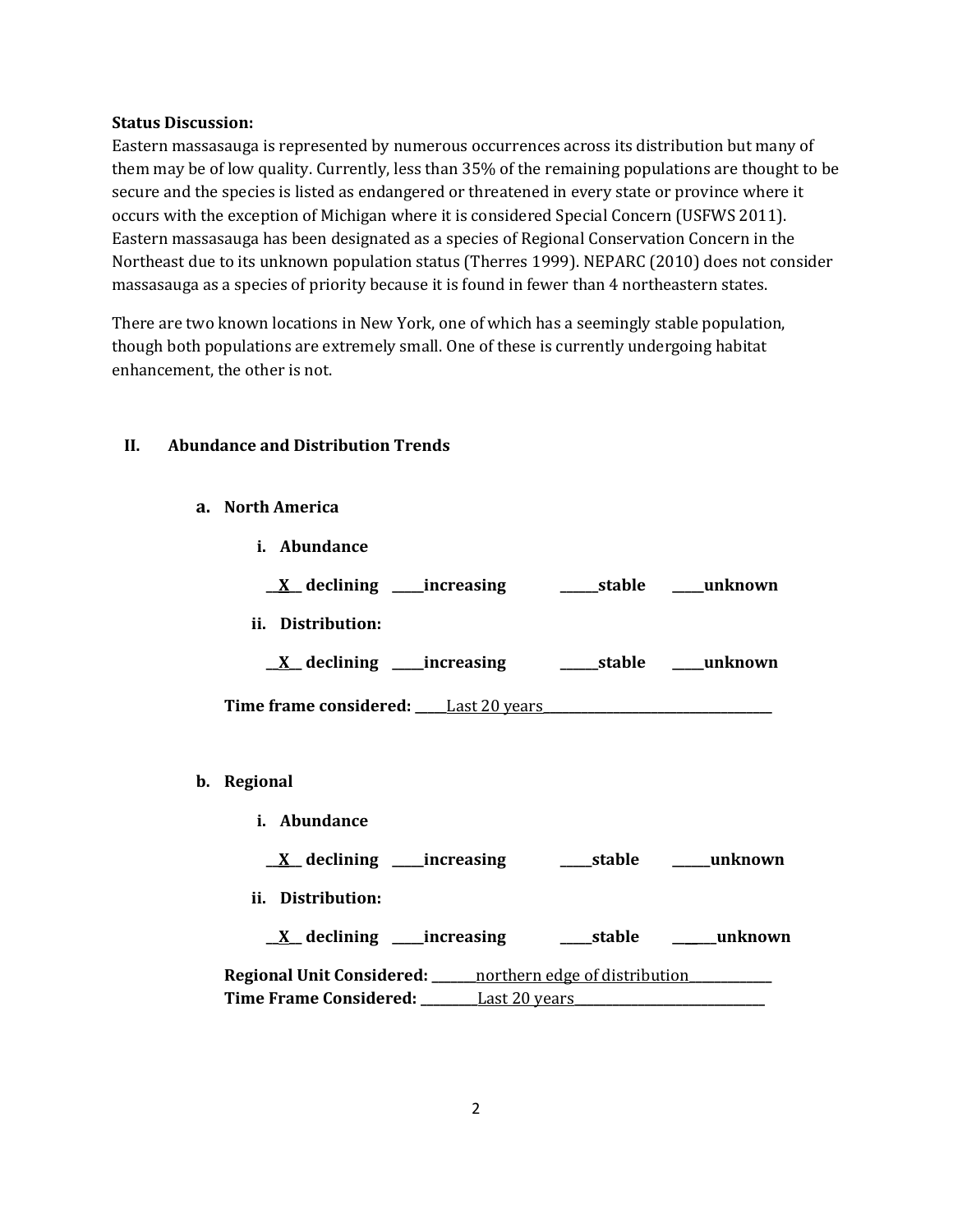**c. Adjacent States and Provinces**

| <b>CONNECTICUT</b>                                                   | Not Present $X$     | No data ______                                                              |
|----------------------------------------------------------------------|---------------------|-----------------------------------------------------------------------------|
| <b>MASSACHUSETTS</b>                                                 | Not Present $X$     | No data ______                                                              |
| <b>NEW JERSEY</b>                                                    | Not Present $X$     | No data $\_\_$                                                              |
| <b>QUEBEC</b>                                                        | Not Present $X$     | No data ______                                                              |
| <b>VERMONT</b>                                                       | Not Present $X$     | No data $\frac{1}{\sqrt{1-\frac{1}{2}}\cdot\frac{1}{\sqrt{1-\frac{1}{2}}}}$ |
|                                                                      |                     |                                                                             |
| <b>ONTARIO</b>                                                       | Not Present _______ | No data _______                                                             |
| i. Abundance                                                         |                     |                                                                             |
| ___ declining ___ increasing ______________stable _____unknown       |                     |                                                                             |
| ii. Distribution:                                                    |                     |                                                                             |
| ____ declining ____ increasing ________________stable ______ unknown |                     |                                                                             |
|                                                                      |                     |                                                                             |
| Listing Status: ______________Threatened                             |                     |                                                                             |
|                                                                      |                     |                                                                             |
| PENNSYLVANIA                                                         |                     |                                                                             |
| i. Abundance                                                         |                     |                                                                             |
|                                                                      |                     |                                                                             |
| ii. Distribution:                                                    |                     |                                                                             |
|                                                                      |                     |                                                                             |
| <u>X</u> declining ____increasing ______stable ____unknown           |                     |                                                                             |
| Time frame considered: _____ Since 1978, continuing through 2005     |                     |                                                                             |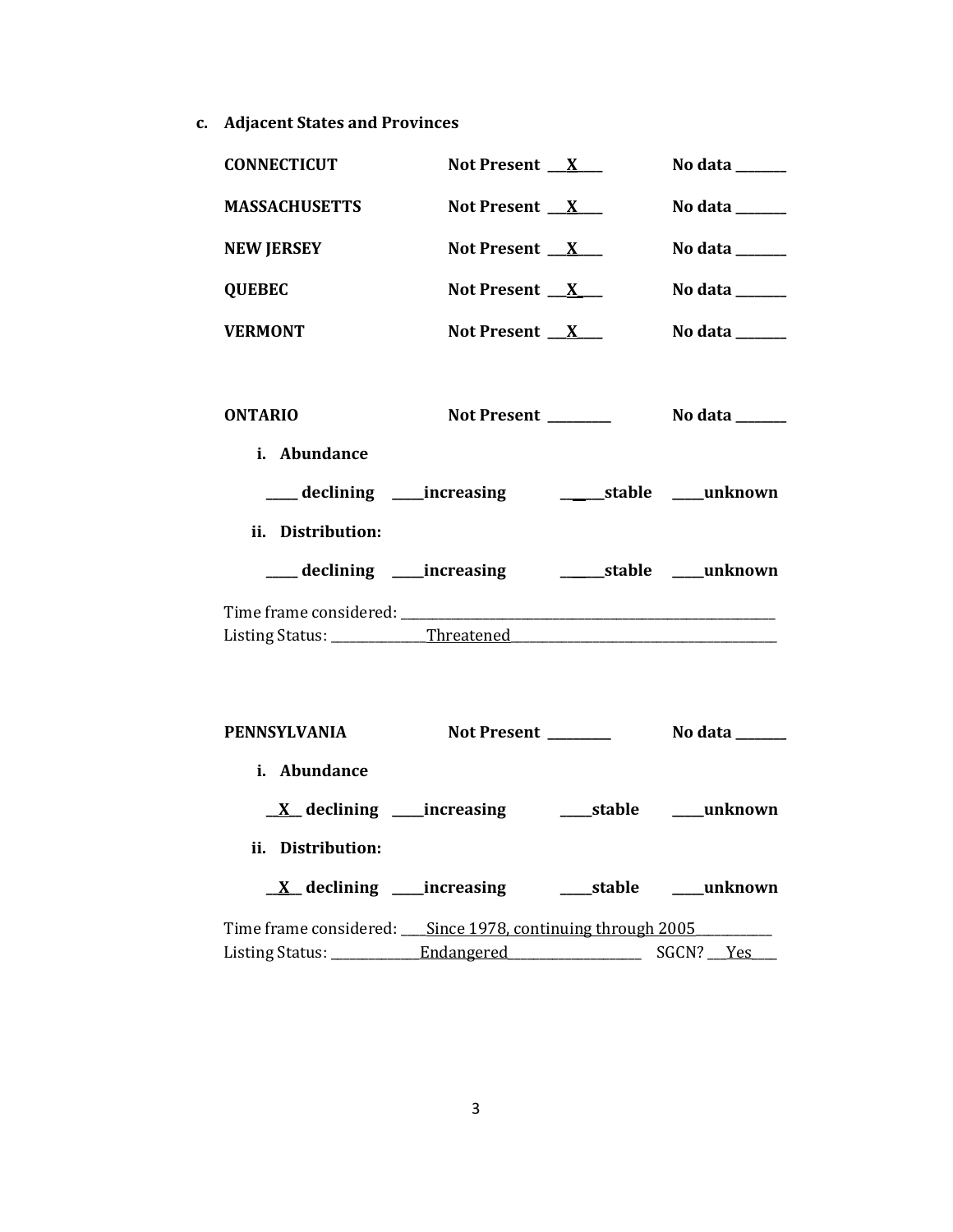| d. NEW YORK                                                             |                                                          | No data                                                         |
|-------------------------------------------------------------------------|----------------------------------------------------------|-----------------------------------------------------------------|
| <i>i.</i> Abundance                                                     |                                                          |                                                                 |
|                                                                         | $X$ declining ____ increasing _____ stable _____ unknown |                                                                 |
| ii. Distribution:                                                       |                                                          |                                                                 |
|                                                                         |                                                          | $\underline{X}$ declining ___ increasing ___ stable ___ unknown |
| Time frame considered: Since 1960s; Cicero pop. may currently be stable |                                                          |                                                                 |

#### **Monitoring in New York.**

The NY Amphibian and Reptile Atlas (Herp Atlas) was conducted in 1990-99. The Herp Atlas database also includes historic records from prior to 1990; these records are primarily a compilation of museum records and researchers' field notes.

SUNY ESF and NYSDEC have partnered to conduct capture-recapture surveys since 2006. These surveys have resulted in the completion of two Masters theses and will continue through at least 2013. The results of these surveys have also guided current habitat enhancement projects.

#### **Trends Discussion:**

The two locations where massasauga are extant in New York are 100 miles (164 km) apart, separated by development and unsuitable habitat. The population sizes are estimated to be 168 individuals at the site near Syracuse (B. Johnson pers. comm.), and 76 individuals at the site near Rochester (Shoemaker et al. 2008).

The historical range of the eastern massasauga included southwestern Ontario, Michigan, southeastern Minnesota, southern Wisconsin, eastern Iowa, extreme northeastern Missouri; Illinois, Indiana, and Ohio excluding the southern tips; northwestern Pennsylvania, and western New York (Conant and Collins 1998). Despite references in the historical literature to the massasauga's extreme abundance in Ontario, Ohio, Illinois, Wisconsin, and Indiana, the species was recognized as imperiled nationally by the mid 1970s. The magnitude of the decline ranges from 33% in Michigan to 100% in Minnesota, and only 22% of the remaining populations are considered viable in the long-term (Szymanski 1998). Seven of the eleven states in which massasaugas occurred historically have no stable population left, including New York; recent research by Shoemaker, however, suggests the Syracuse population is stable for the time being.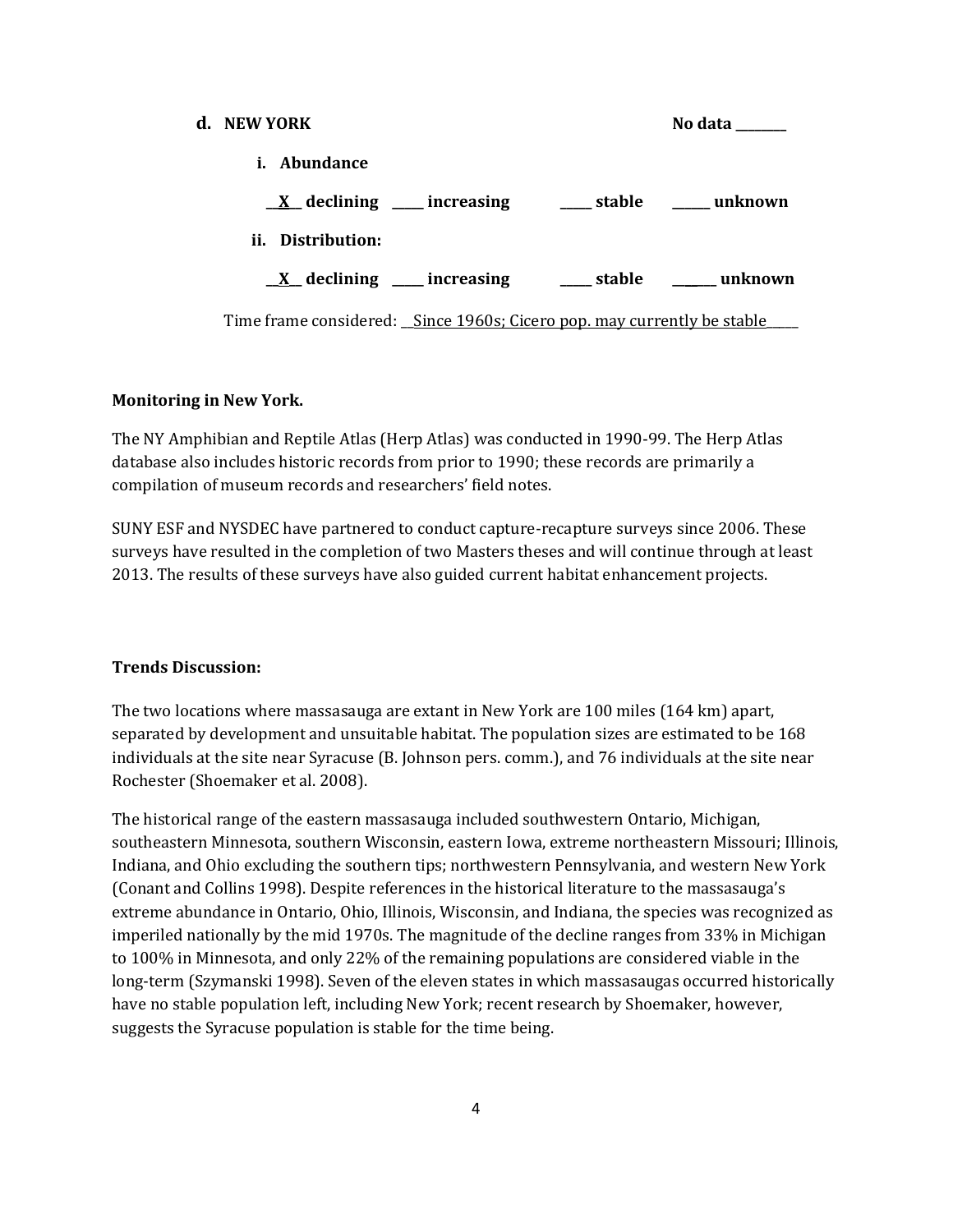In Pennsylvania, systematic surveys within the historic range in the western part of the state were completed in 1978, 1990, and 2005 (Reinert and Kodrich 1978, Reinert 1990, Jellen 2005). Each subsequent survey documented further extirpation from historically occupied sites, leading to the conclusion in 2005 that the current verified distribution has been reduced to four localities (Jellen 2005).



**Figure 1**: Historic range of the eastern massasauga in tan shading. Blue shading indicates the range of western massasauga (*Sistrurus* cf. *tergeminus tergeminus*) and desert massasauga (*Sistrurus tergeminus edwardsii*). The black arrows indicate locations formerly considered to be within the eastern massasauga distinct population segment, but now considered to be within the range of the western massasauga (USFWS 2011).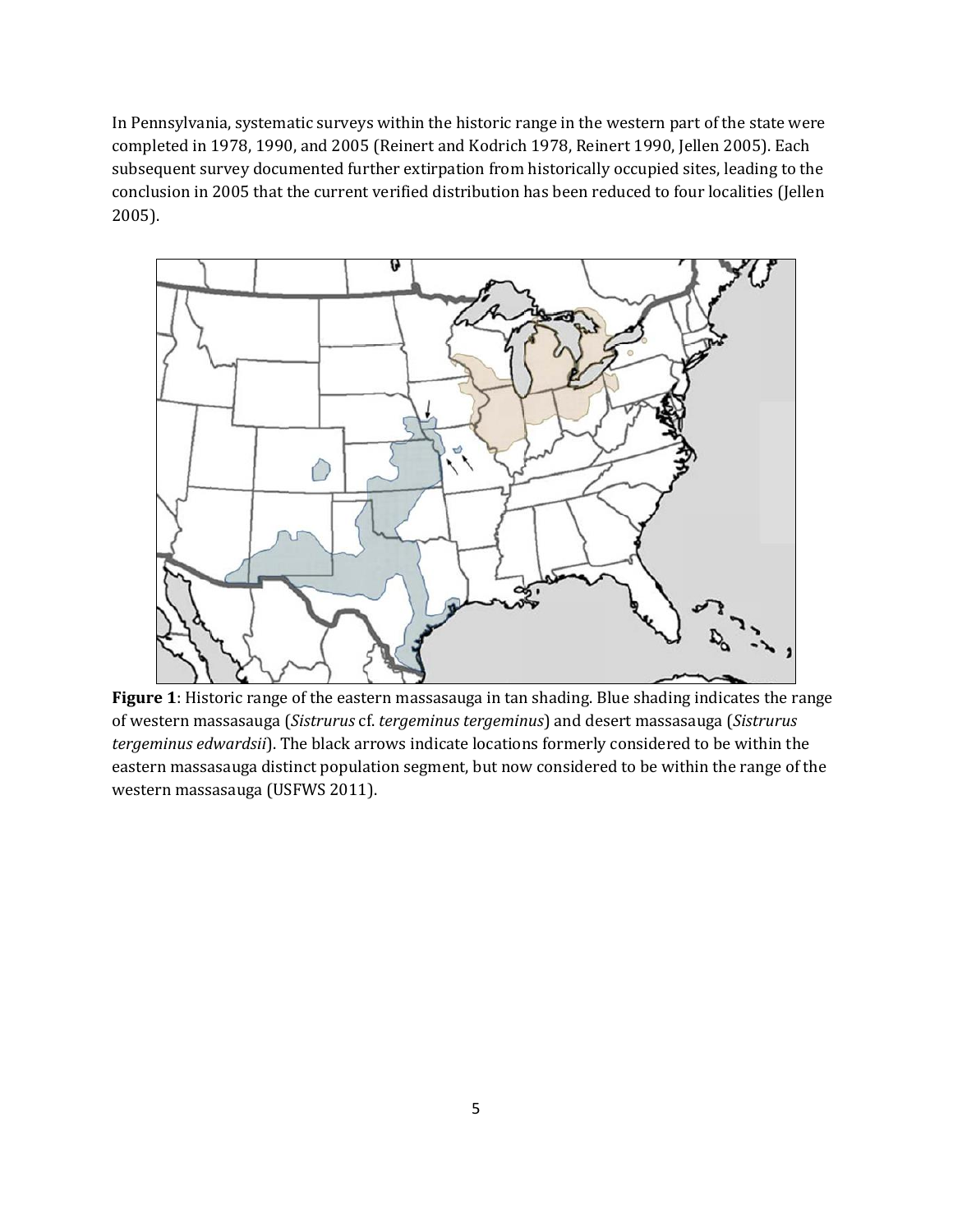

**Figure 2**: Conservation status of eastern massasauga in North America (NatureServe 2012)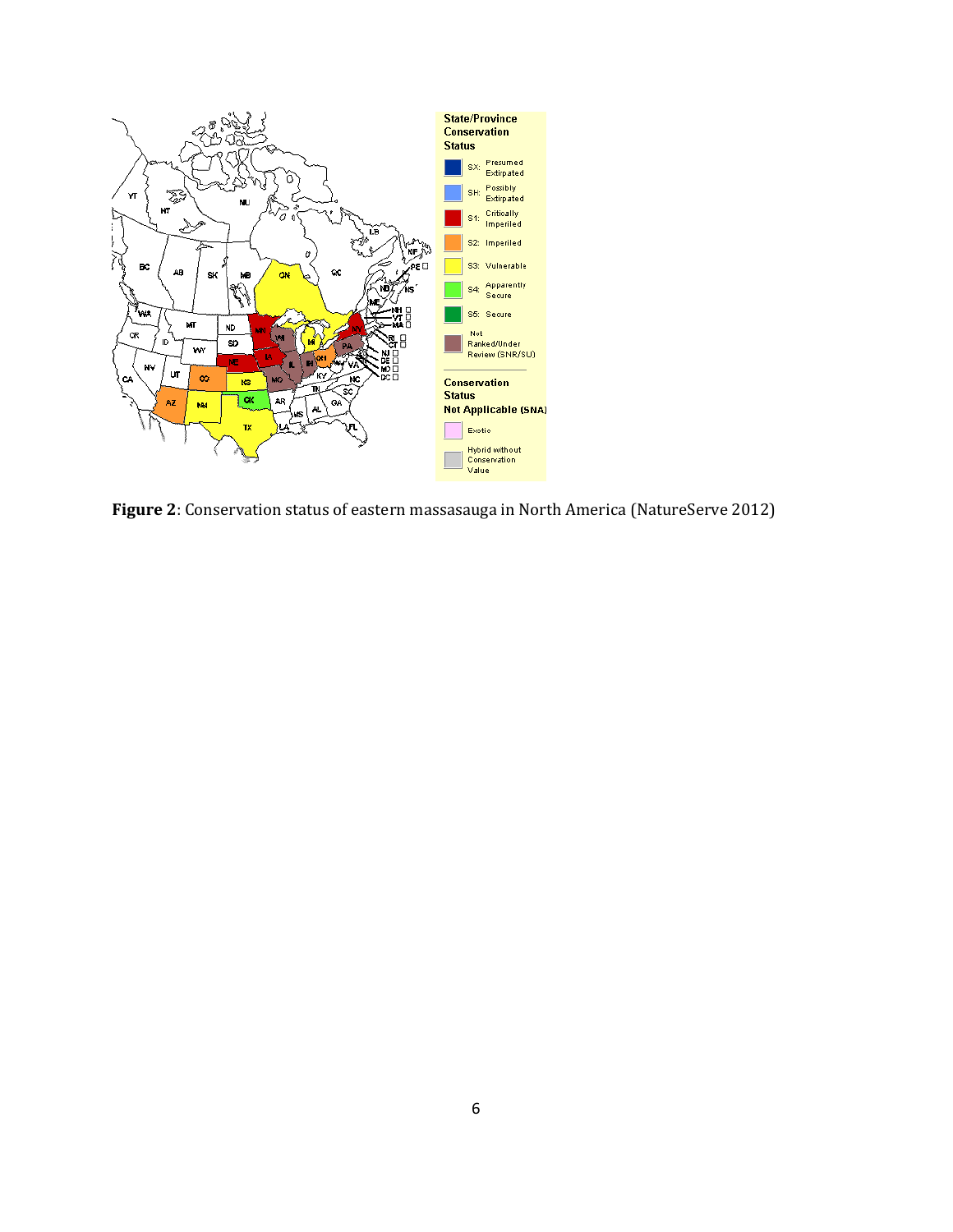#### **III. New York Rarity, if known:**

| <b>Historic</b> | # of Animals | # of Locations | % of State |
|-----------------|--------------|----------------|------------|
| prior to 1970   |              |                |            |
| prior to 1980   |              |                |            |
| prior to 1990   | unknown      |                |            |

#### **Details of historic occurrence:**

Johnson (1995) summarized the historical occurrence of massasauga in New York: they were first mentioned in the literature by DeKay (1842) when they were considered common near Rochester. At that time, the swamp was larger than it is today, and it extended into Stanley J. Hamlin Marsh to the northwest, and into Madison County to the east. Two additional locations had massasauga records: Featherbed Swamp in Cayuga County (Moesel 1918, Wright 1919) and Zurich Bog in Wayne County.

| Current | # of Animals | # of Locations | % of State |
|---------|--------------|----------------|------------|
|         |              |                | _______    |

## **Details of current occurrence:**

Two populations are currently extant in New York.

### **New York's Contribution to Species North American Range:**

| % of NA Range in New York | <b>Classification of New York Range</b> |
|---------------------------|-----------------------------------------|
| $\_\_100$ (endemic)       | Core                                    |
| $-76-99$                  | ___ Peripheral                          |
| $-51-75$                  | $\underline{X}$ Disjunct                |
| $-26-50$                  | Distance to core population:            |
| 1-25                      |                                         |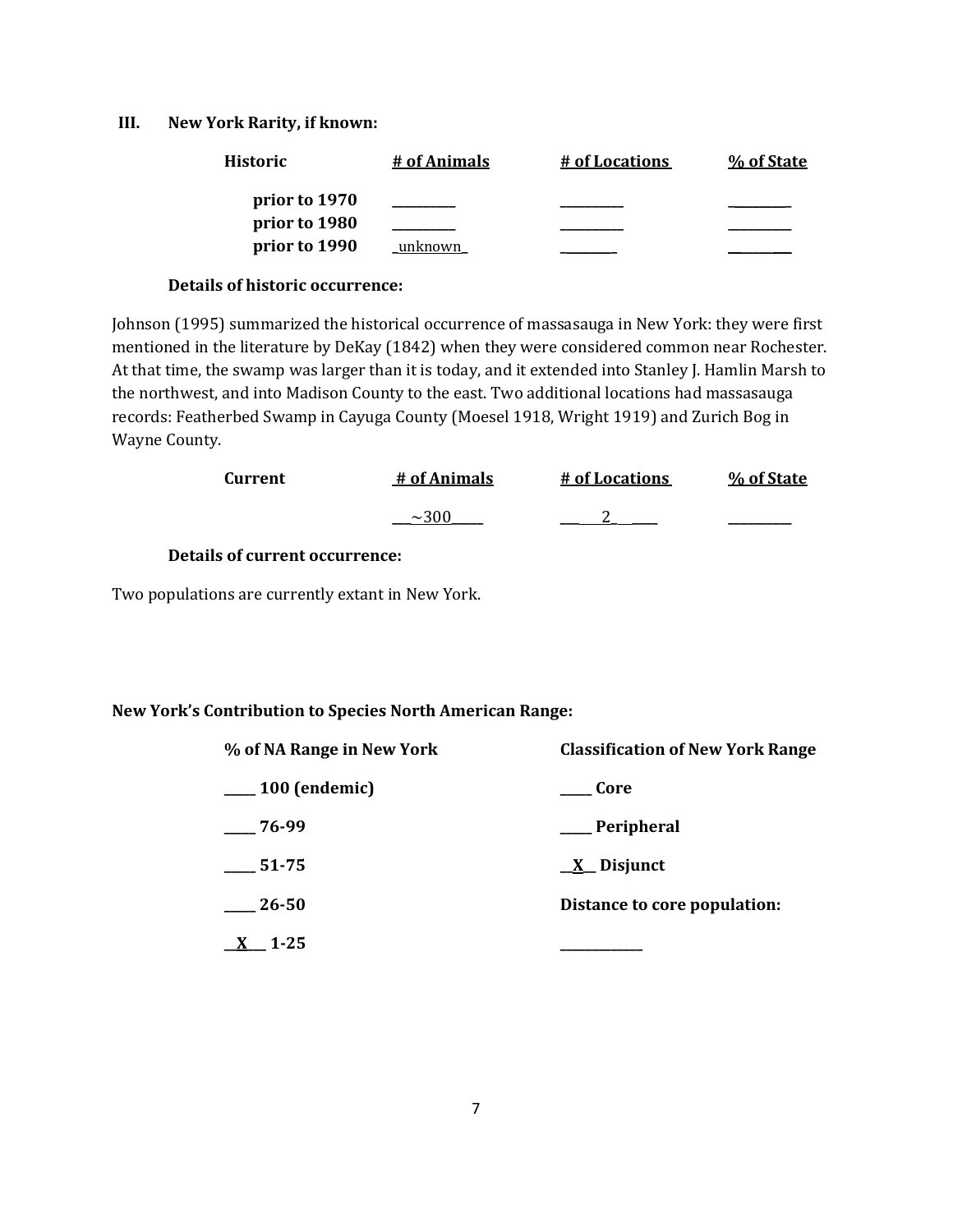## **IV. Primary Habitat or Community Type:**

- 1. Open Acidic Peatlands
- 2. Wet Meadow/Shrub Swamp
- 3. Old Field Managed Grasslands
- 4. Freshwater Marsh
- 5. Hardwood Swamp

#### **Habitat or Community Type Trend in New York:**

| $X$ Declining<br><b>Stable</b>                     | Increasing | Unknown             |
|----------------------------------------------------|------------|---------------------|
| <b>Time frame of decline/increase:</b> Since 1970s |            |                     |
| <b>Habitat Specialist?</b>                         | X Yes      | No                  |
| <b>Indicator Species?</b>                          | Yes.       | No.<br>$\mathbf{X}$ |

## **Habitat Discussion:**

Massasaugas are associated with shallow wetland areas, but specific habitat varies regionally (Ernst and Ernst 2003). In the eastern part of the range this species uses sphagnum bogs, fens, swamps, marshes, peatlands, wet meadows, and floodplains, as well as open savannas, prairies, old fields, and dry woodland (Frost et al. 2007). There is a seasonal shift in habitat use, with drier adjacent uplands being used during the summer, and wetland areas being used during the spring and fall. Hibernation occurs in small mammal burrows, or under logs or tree roots. In New York, sphagnum hummocks are primarily used for hibernation (Johnson 1995).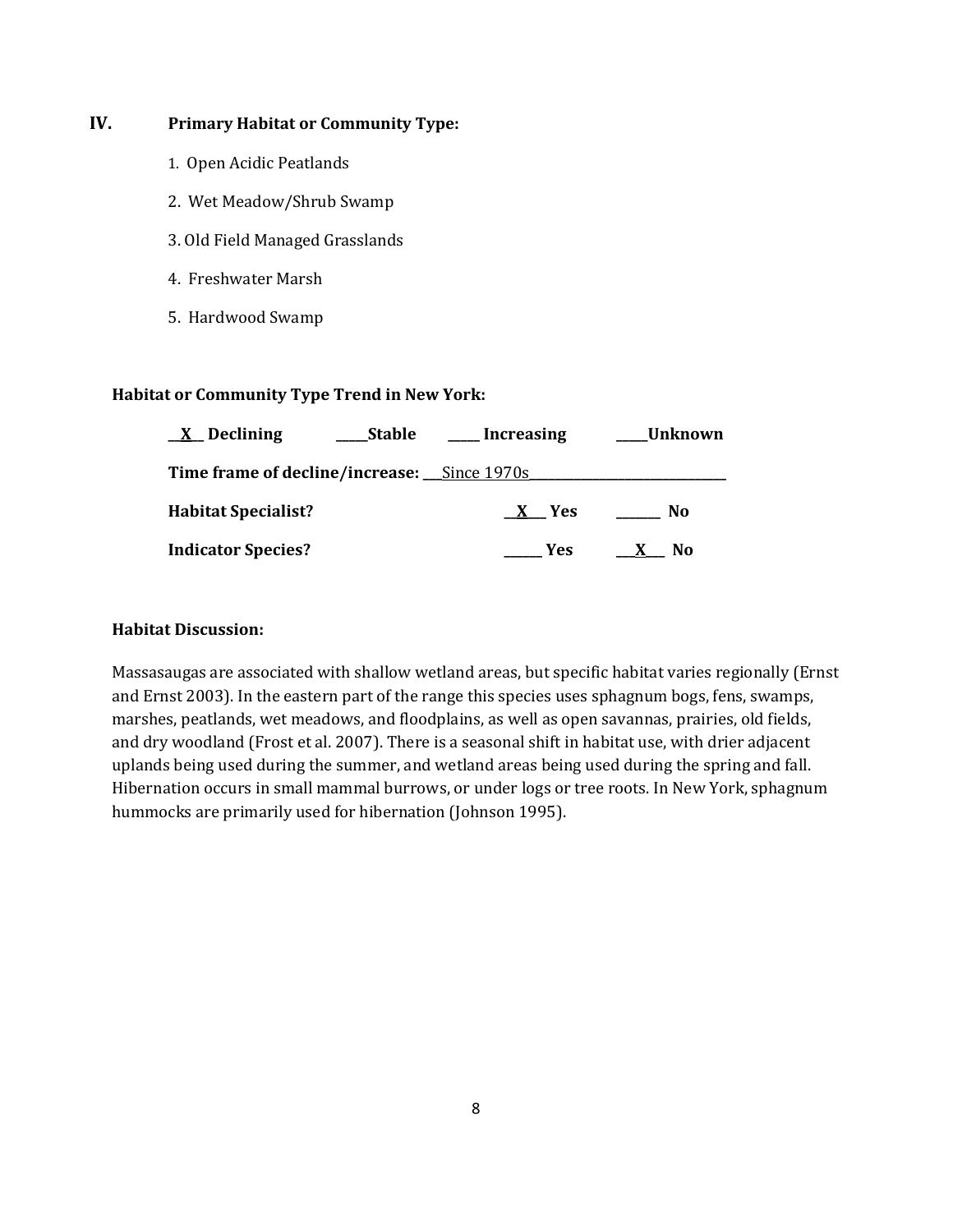- **V. New York Species Demographics and Life History**
	- **\_\_X\_\_\_ Breeder in New York**
		- **\_\_X\_\_ Summer Resident**
		- **\_\_X\_\_ Winter Resident**
		- **\_\_\_\_\_ Anadromous**
	- **\_\_\_\_\_ Non-breeder in New York**
		- **\_\_\_\_\_ Summer Resident**
		- **\_\_\_\_\_ Winter Resident**
		- **\_\_\_\_\_ Catadromous**
	- **\_\_\_\_\_ Migratory only**
	- **\_\_\_\_\_Unknown**

### **Species Demographics and Life History Discussion:**

Adults reach sexual maturity in three years (Gibbs et al. 2007). In most populations, including New York, females reproduce every other year. However, there is one record from each of the two New York populations of a female in gravid condition in consecutive years (see Bell and MacBlane 2012). It is suspected that some snakes with small body size may be triennial breeders, suggesting that breeding interval is linked to body size (T. Bell, pers. comm.). Males are capable of reproducing annually. Mating occurs in late summer and early fall, and females store sperm until the following spring. Females give birth to 3 to 19 live young in mid-August to mid-September.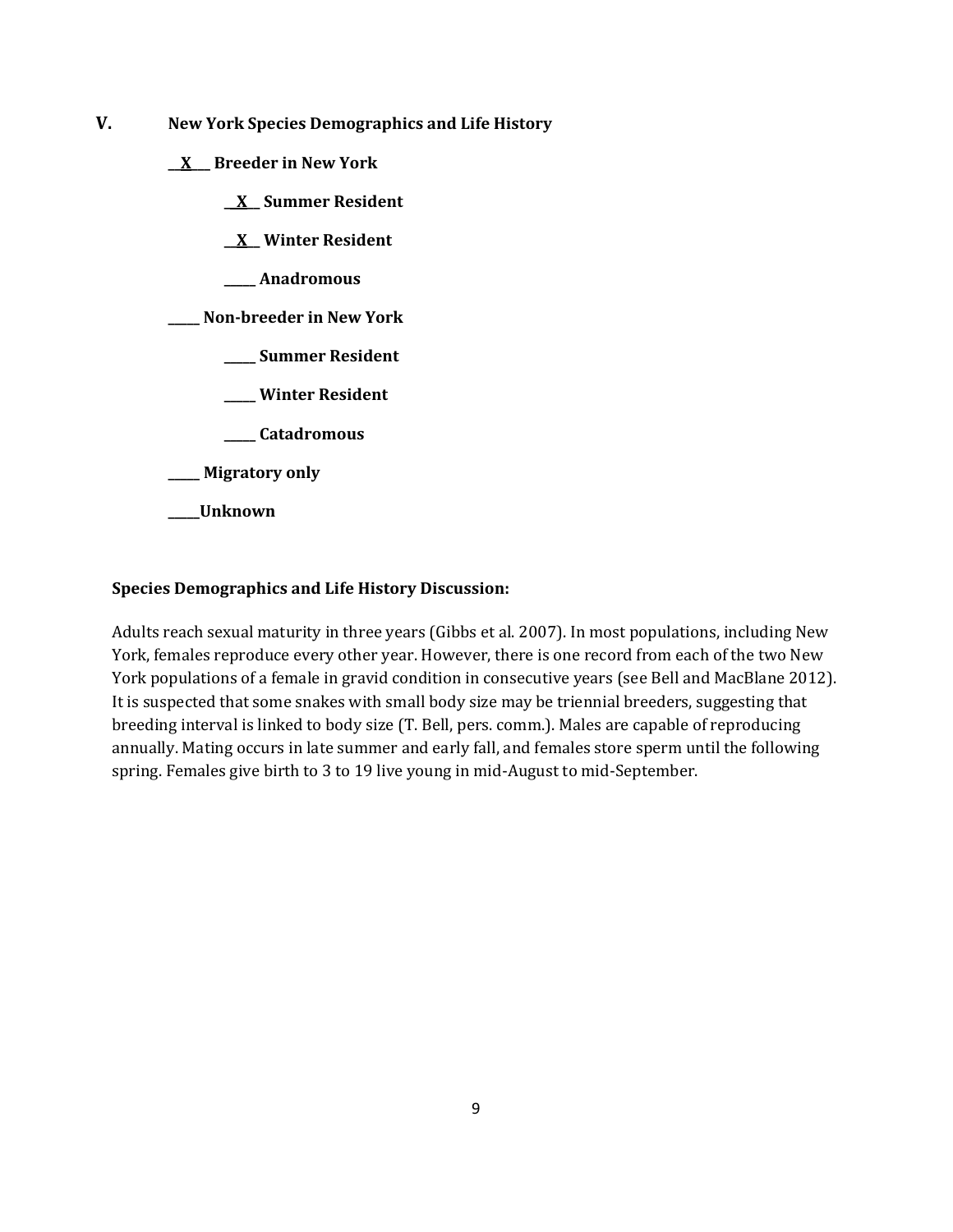## **VI. Threats:**

The threats to eastern massasauga include vegetative succession, persecution by humans, illegal collecting, road mortality, and habitat loss due to wetland drainage for agricultural and residential development, urbanization, fragmentation, non-native species (*Phragmites*), and damming (Johnson 1995, Parent and Weatherhead 2000, Gibbs et al. 2007, USFWS 2008). Disease is a new concern. A naturally occurring soil fungus (*Chrysosporium* sp.) has lead to mortality of several individuals in an Illinois population (Allender 2011). Muck farming and peat mining are thought to have caused the extirpation of two historic populations in New York (see Johnson 1995).

Although the eastern massasauga suffers from many threats, the three believed to have the most impact in New York are natural succession, small population size, and population isolation. The two populations in New York occur on protected lands; however, natural succession has been identified as a major factor at these locations. The loss of open areas causes three concerns: (1) open areas with direct sun exposure are vital to massasaugas during all life stages for thermoregulation (Peterson et al. 1993). Johnson (1995) showed that gravid females spend significantly more time basking than non-gravid females and males; (2) succession also evens out the hummock-hollow topography that snakes use for hibernation at New York sites (Johnson 1995); (3) finally, prey populations may change with succession, thereby decreasing foraging opportunities and increasing seasonal movements, potentially to unfavorable locations.

Eastern massasauga was classified as "presumed stable" in regard to predicted climate change in an assessment of vulnerability conducted by the New York Natural Heritage Program (Schlesinger et al. 2011).

## **Are there regulatory mechanisms that protect the species or its habitat in New York?**



**\_\_X\_\_\_ Yes** 

The eastern massasauga is listed as an endangered species in New York and is protected by Environmental Conservation Law (ECL) section 11-0535 and the New York Code of Rules and Regulations (6 NYCRR Part 182). A permit is required for any proposed project that may result in a take of a species listed as Threatened or Endangered, including, but not limited to, actions that may kill or harm individual animals or result in the adverse modification, degradation or destruction of habitat occupied by the listed species.

The Freshwater Wetlands Act provides protection for wetlands greater than 12.4 acres in size under Article 24 of the NYS Conservation Law. At the Syracuse site, 87% of the 5,000 acres is owned by the state, including the area used by massasaugas, which is protected as a "Restricted Area." The site near Rochester (1,977 acres) is privately-owned and conservatively managed.

In 2006, the State of New York adopted legislation (ECL section 11-0107 sub 2) that gave all native frogs, turtles, snakes, lizards and salamanders legal protection as game species, with very few open to harvest. The legislation also outlaws the sale of any native species of herpetofauna regardless of its origin.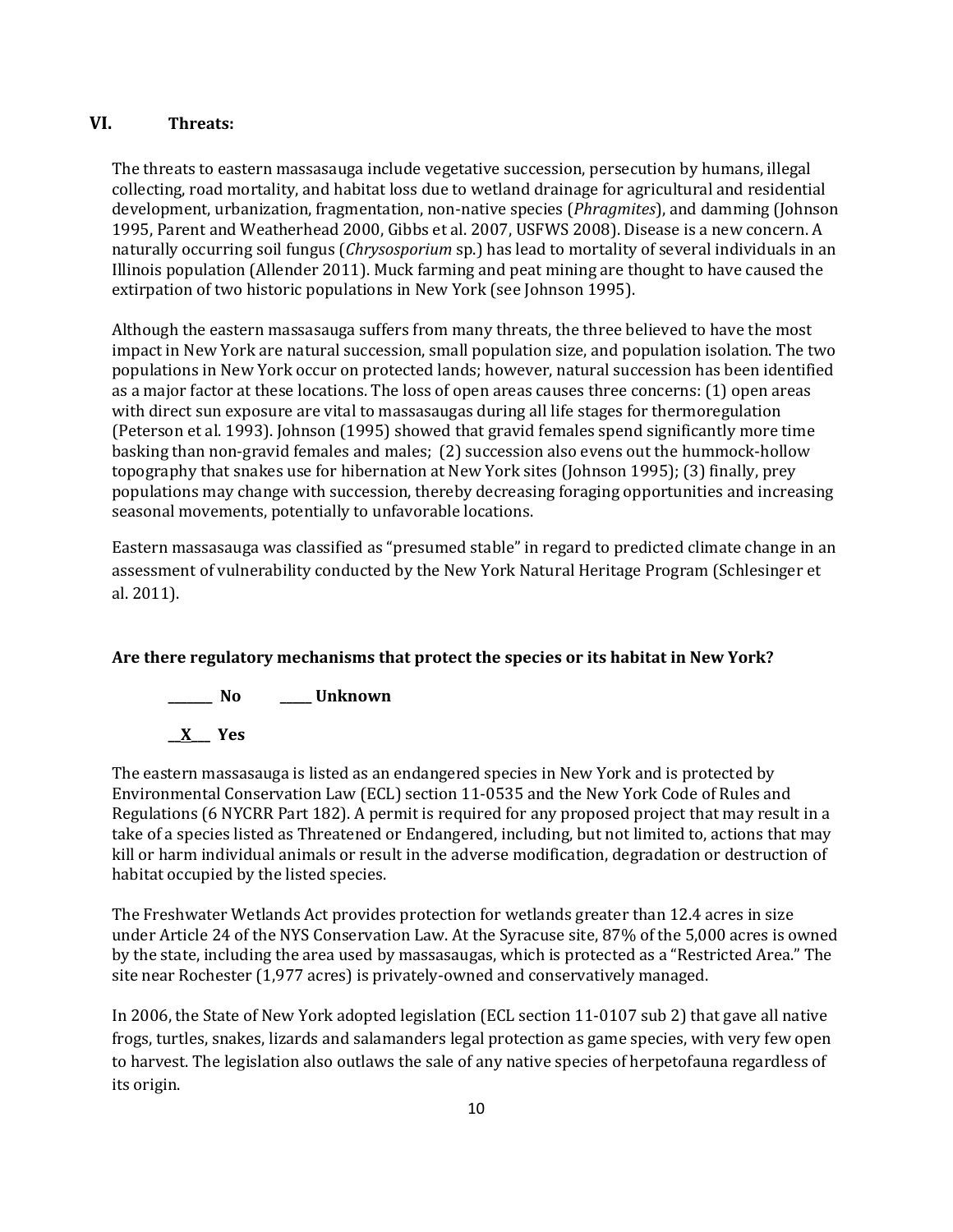## **Describe knowledge of management/conservation actions that are needed for recovery/conservation, or to eliminate, minimize, or compensate for the identified threats:**

Conservation and management actions are detailed in the Eastern Massasauaga Rattlesnake Conservation and Management Plan for New York State, 2012-2017 (Bell and MacBlane 2012). Since 2010, 1.5 hectares of basking habitat (capable of supporting 87 gravid females) has been created (T. Bell, pers. comm.).

The Comprehensive Wildlife Conservation Strategy (NYSDEC 2005) includes recommendations for the following actions for eastern massasauga. Conservation actions following IUCN taxonomy are categorized in the table.

## **Habitat management:**

Manage vegetative succession and invasive plant species by means of prescribed burns, herbicide applications and/or by mechanical removal, and evaluate the effectiveness of such measures in enhancing habitat suitability for the species.

## **Life history research:**

Document life history parameters specific to New York populations of the species, including age and sex ratios, longevity, age at sexual maturity, survivorship of young, predator-prey relationships, and wetland/upland habitat requirements.

## **Modify regulation:**

Adopt into New York's Environmental Conservation Law provisions which designates massasauga rattlesnake as a protected small game species.

### **Other action:**

Enhance law enforcement to prevent collection of snake specimens.

### **Population enhancement:**

\_\_\_\_ Employ restoration techniques at selected sites as needed, including captive breeding, headstarting, and repatriation/relocation strategies.

### **Population monitoring:**

\_\_\_\_ Conduct periodic re-survey of known sites of species occurrence, in order to detect population trends.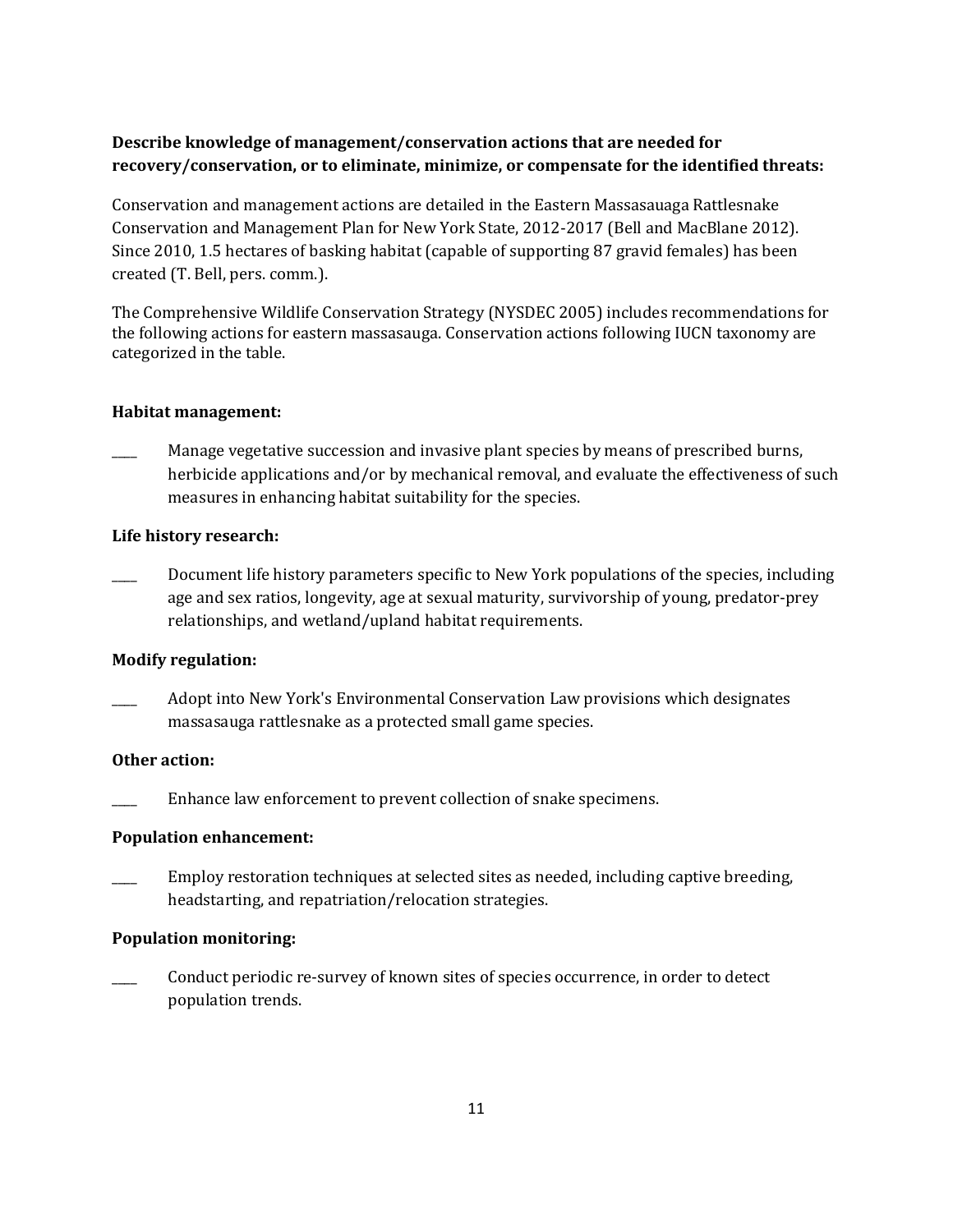| <b>Conservation Actions</b>      |                                       |  |
|----------------------------------|---------------------------------------|--|
| <b>Action Category</b><br>Action |                                       |  |
| Land/Water Protection            | Site/Area Protection                  |  |
| Land/Water Protection            | Resource/Habitat Protection           |  |
| Land/Water Management            | Site/Area Management                  |  |
| Land/Water Management            | Invasive/Problematic Species Control  |  |
| Land/Water Management            | Habitat & Natural Process Restoration |  |
| Species Management               | Species Management                    |  |
| Law/Policy                       | Compliance & Enforcement              |  |

## **VII. References**

Allender M.C., M. Dreslik, S. Wylie, C. Phillips, D.B. Wylie, C Maddox, et al. Chrysosporium sp. infection in eastern massasauga rattlesnakes [letter]. Emerg Infect Dis [serial on the Internet]. 2011 Dec [1/28/12].<http://dx.doi.org/10.3201/eid1712.110240>

Frost, D.R., G.A. Hammerson, and G. Santos-Barrera. 2007. *Sistrurus catenatus*. In: IUCN 2012. IUCN Red List of Threatened Species. Version 2012.2. <<u>www.iucnredlist.org</u>>. Downloaded on 25 January 2013.

Gibbs, J. P., A. R. Breisch, P. K. Ducey, G. Johnson, J. L. Behler, and R. C. Bothner. 2007. The amphibians and reptiles of New York state. Oxford University Press, New York. xv + 422 pp.

Jellen, B. C. 2005. The continued decline of the Eastern Massasauga (*Sistrurus c. catenatus*) in Pennsylvania. Technical report submitted to the Pennsylvania Fish and Boat Commission.

Johnson, G. 1995. Spatial ecology, habitat preference, and habitat management of the eastern massasauga, Sistrurus c. catenatus in a New York weakly-minerotrophic peatland. Dissertation. State Univ. New York, Coll. Env. Science Forest., Syracuse, New York, 222pp.

Moesel, J. 1918. The prairie rattler in western and central New York. Copeia 1918(58):67-68.